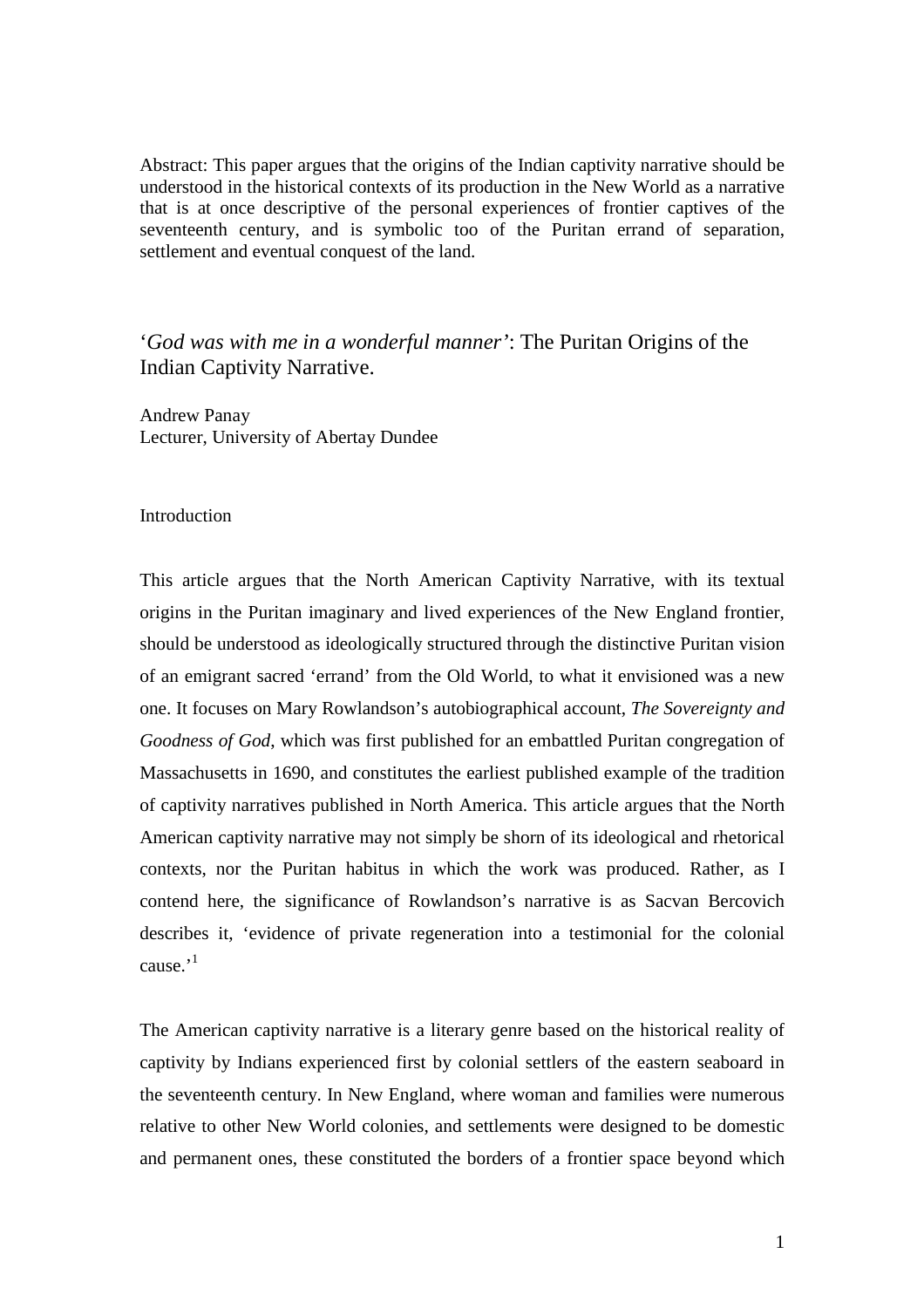was the domain of the 'lurking' Indian. Puritan settlers in New England believed themselves to be 'in continual danger of the savage people, who are cruel, barbarous and most treacherous, being most furious in their rage and merciless where they overcome'.<sup>2</sup> Rowlandson's account of her abduction by Indians during the conflict known as Metacom's War (1675-76) became a best seller on publication and is considered to be among the most popular selling books in all American literature.<sup>3</sup> *The Sovereignty and Goodness of God* was the first captivity narrative to be published as a full length book and was extremely rare in being written by a Puritan woman.

Formerly of Somerset England, Mary Rowlandson, a mother of three young children, was attacked and removed from her home in Lancaster, New England. She describes the first moments of her ordeal with spare literary power in the opening line of her account. 'On the tenth of February, 1675, came the Indians with great numbers upon Lancaster'.<sup>4</sup> Rowlandson describes her own physical injuries and the sickening sight of the attacks she witnesses upon family members in the first minutes of the assault. Subsequently, she, along with several of her children and a sister and her young child, is set on a forced march by their Indian captors.<sup>5</sup> During the eleven week captivity from which she is eventually freed on the payment of ransom, Rowlandson experiences a physically and emotionally shattering ordeal. Ultimately Rowlandson attributes her salvation not to the cold currency with which her life is actually bought, but entirely to the providential intervention of God. At the conclusion of her ordeal she declares, 'Thus hath the Lord brought me and mine out of that horrible pit, and hath set us in the midst of tender-hearted and compassionate Christians.<sup>' 6</sup>

The swift and ferocious dawn raid on her home, her capture and removal along with several of her children shatters a previously peaceful frontier existence. Rowlandson constructs her narrative with care and skill to show that the experience provides an emotional and spiritual watershed in what was hitherto an unremarkable life. Once captured she is forced to obey the instructions of her captors to travel beyond the relative security of her previous life to a world of 'those barbarous creatures - a lively resemblance of hell'.<sup>7</sup> She describes her journey as a forced removal from civilisation by a employing a unique literary device that she describes as a series of 'removes'. Each remove is symbolic of her journey into the 'heart of darkness' and each provides her with the opportunity to reflect on the contrasts between her present circumstances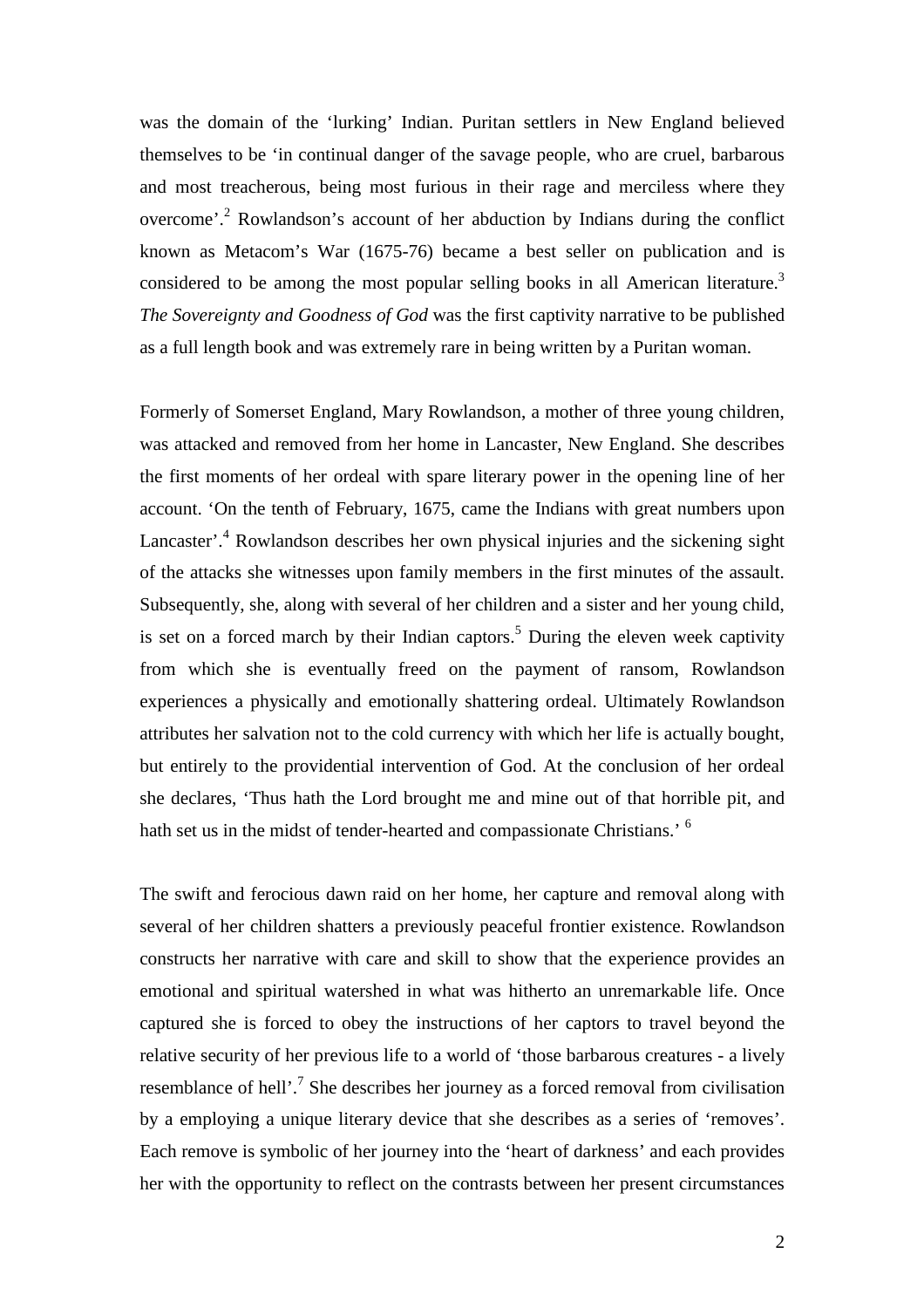and former life, drawing as she does from this renewed comfort and strength in her faith in God. Richard Slotkin argues that 'this method of marking the passage of time reinforce(s) the impression of captivity as an all-environing experience, a world in microcosm, complete even to having its own peculiar time-space relationships'.<sup>8</sup>

## Contexts of Captivity in Puritan New England

Recently Linda Colley has suggested that the Indian Captivity narrative should be understood as emerging through the established tradition of European captivity narratives.<sup>9</sup> European narratives of captivity centred on the experiences of soldiers and seamen along the Barbary Coast and described their ordeals in bondage amongst the Muslim nations of North Africa. These, she suggests, are adapted through the captivity contexts of early English migrants to America to form an embryonic American genre, substituting Native Americans for North Africans in what is still though, fundamentally, a geo-political drama centred on the imperialist expansion of the English state in familiar centuries old contexts of inter-nation rivalry and competition centred on the Mediterranean Sea. More personally, Colley identifies in *Sovereignty and Goodness of God*, perhaps the most famous of these narratives, numerous references Rowlandson makes to her native country of origin England, and extrapolates from this that 'at one level, this is a narrative that is fixated on the bonds of Englishness'.<sup>10</sup>

Richard Slotkin however, contends that the Indian captivity narrative serves as an archetypal drama for the early American colonies, the earliest examples of which dramatise the traumatic experience of Puritan relocation and subsequent struggles to settle the New World.<sup>11</sup> Sarah Pike also observes that 'early New England was a site of spiritual warfare for colonists who cast American Indians and witches as their demonic adversaries.<sup> $12$ </sup> In the Puritan imaginary the individual captive in their suffering comes to represent the perilous existence of the whole community, an individual who stands in for a society in torment 'betwixt God and the Devil', on the cusp of civilisation and barbarity.<sup>13</sup> The narrative thus forces to prominence the individual sufferings of those taken captive, removed from their frontier home and taken against their will by hostile Indians into a wilderness domain. The Indian captivity narrative is located in historical contexts of conquest and colonisation. So far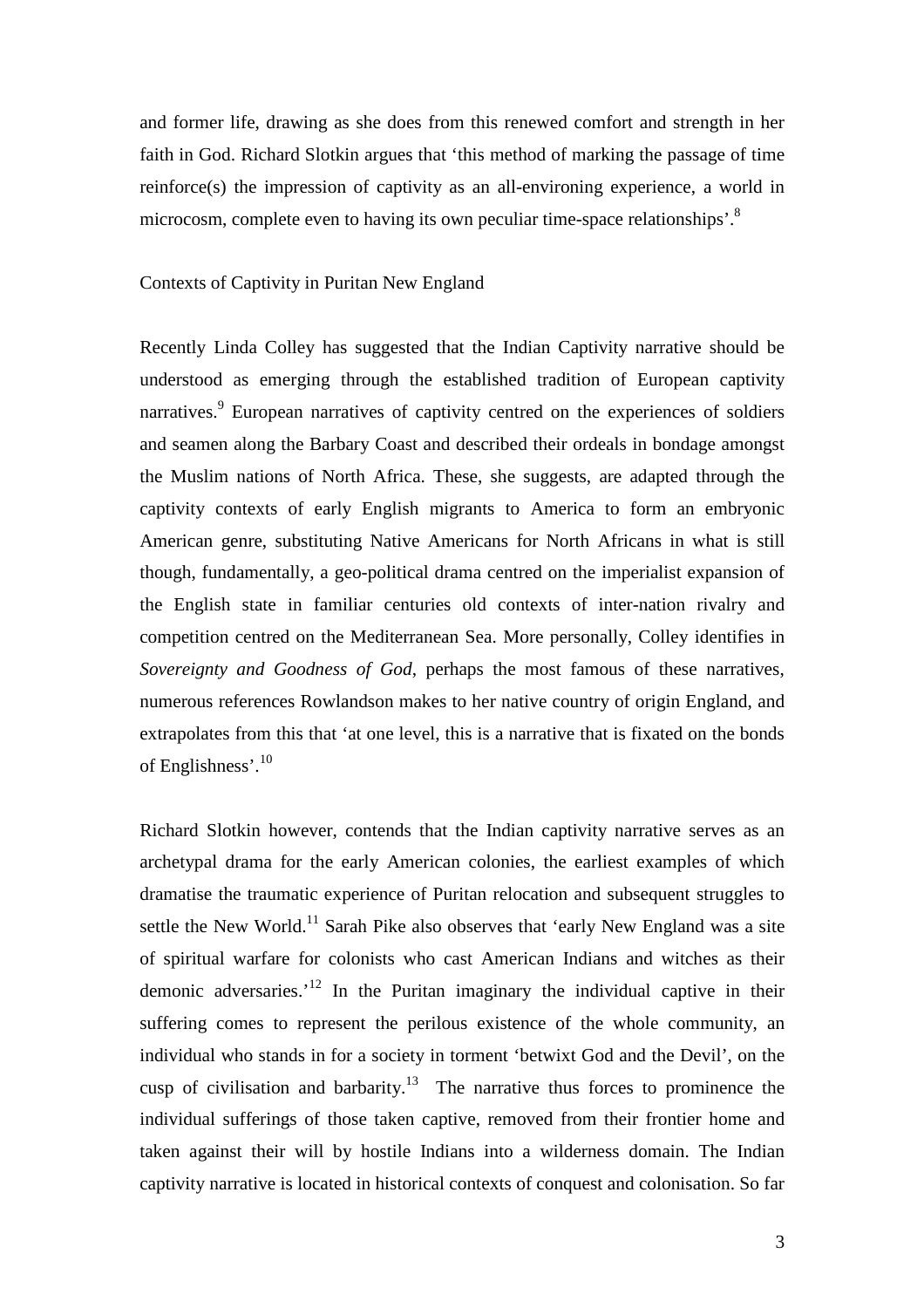as the English Puritans are concerned this is primarily undertaken to fulfil a mission of Sacred Errand identified by Perry.<sup>14</sup> In addition to this there is also a larger geopolitical context, the struggle by European powers and their North American proxies to secure influence, territory and wealth in the Americas. The Indian Captivity narrative arising from these contexts thus provides a historically and politically meaningful text for the study of emergent American identities, one in which the cruelties and privations suffered by individual citizens are ideologically portrayed as the symbolic trials of the entire colonial community to establish the right of settlement and ultimately of environmental conquest. Linda Colley ignores the radical Puritan origins of the earliest American examples of the captivity narrative of the New World, and focuses instead almost exclusively on the wider struggles of European powers for geopolitical dominance of North America. In doing so she identifies the Massachusetts migration as commensurate with that of others in Virginia and the West Indies, as an imperialist adventure on behalf of the emergent English state to expand its territorial authority to the New World. This in turn, wrongly I think, leads her then to use examples of captivity narratives from Virginia and New England interchangeably, and so neglects the distinction between the very different communities from England that settled these two geographically distant and ideologically distinct colonies.

That Mary Rowlandson was a Puritan and member of a revolutionary religious community is of vital importance to understanding the meaning that is able to be made of her captivity, her motivations in writing it, those of her Puritan sponsors and publishers in distributing it, and therefore the extent to which her narrative may be read uncomplicatedly as an extension of a prior Old World narrative tradition. Stephen Mennell makes the point that American development preceded quite differently to that typically found in Western European countries where more or less unified elites emerged to become dominant. By contrast he observes that American development was characterised by the emergence of 'several competing model setting elites. There is no single homogenous American habitus.'<sup>15</sup> So, whilst settlement of Virginia *was* indeed intended to extend the religious and moral virtues of God's 'elect nation' to new territories, the New England colony of Massachusetts Bay was envisaged by its proselytisers and settlers not as an extension of the English state but as a radical re-imagining of it, a deliberate and defiant withdrawal from an old world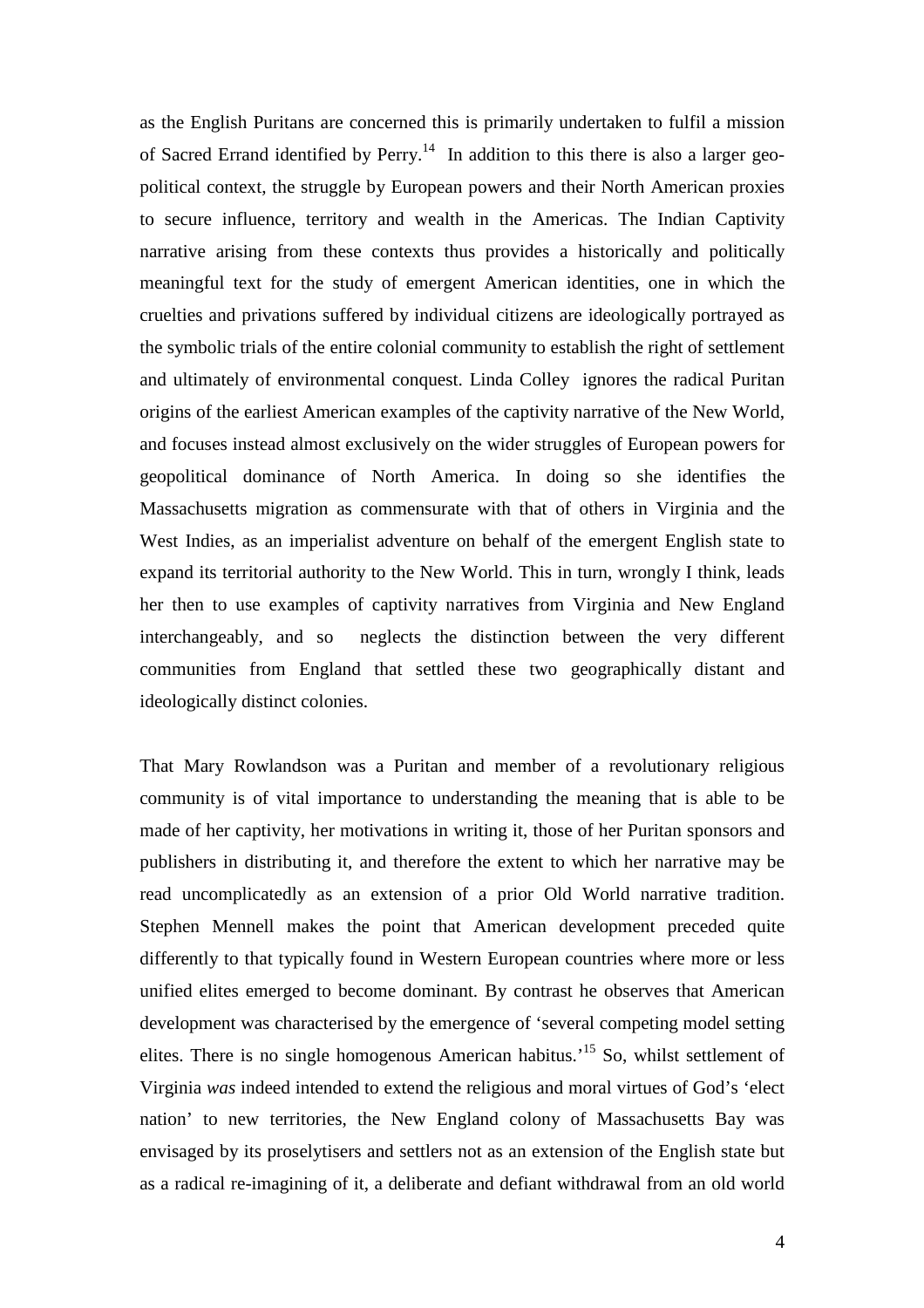believed by many of their most prominent and influential ministers to be corrupted beyond redemption. This Puritan rejection of England as elect nation followed by emigration and resettlement is based on the radical re-envisaging of providential history, the apocalypse of Puritan eschatology.

For Puritan emigrants, England is thus rejected as sacred space and in sacred time, and instead, appropriating Exodus as analogous to describing their migration to the New World, the Puritan emigrants envisage the New England landscape not only as the site of a new biblical commonwealth, but as 'the New Jerusalem of the Apocalypse'.<sup>16</sup> Rowlandson's attachment to her Englishness and the interpretation she makes of this therefore, as a member of the radical Puritan colony of Massachusetts, is unlikely to be so unproblematically envisaged as that of an 'ex-pat', to use modern terminology; simply because England as elect territory, England as elect nation, is rejected in the eschatological reading of history to which Rowlandson and her contemporaries so piously and strictly adhered.

The account of her captivity, and as the first published in America for an emigrant audience, must then I think be understood as an innovative New World text because the experiences it describes are imagined and understood in the contexts of a profound re-ordering of ecclesiastical history by a revolutionary community in the sacralized space of the New World. Though breakaway and separatist protestant communities had previously envisioned such radical breaks with eschatological orthodoxy in Europe, such communities arose especially in France; the community to which Rowlandson belonged was the first to envisage the Promised Land as residing beyond Eurasia and the known world of biblical knowledge. The Indian Captivity Narrative then, whilst not describing in printed form a unique human drama, since examples emerged first in Europe to describe the plight of Barbary captives in the fifteenth and sixteenth centuries, nevertheless provides for a radically different captivity tale from these because the conditions of its production occur in a place and from within a community of self proclaimed 'visible saints' that has made a revolutionary break with its past, and that believes itself to be elected by God to fulfil a sacred historical mission.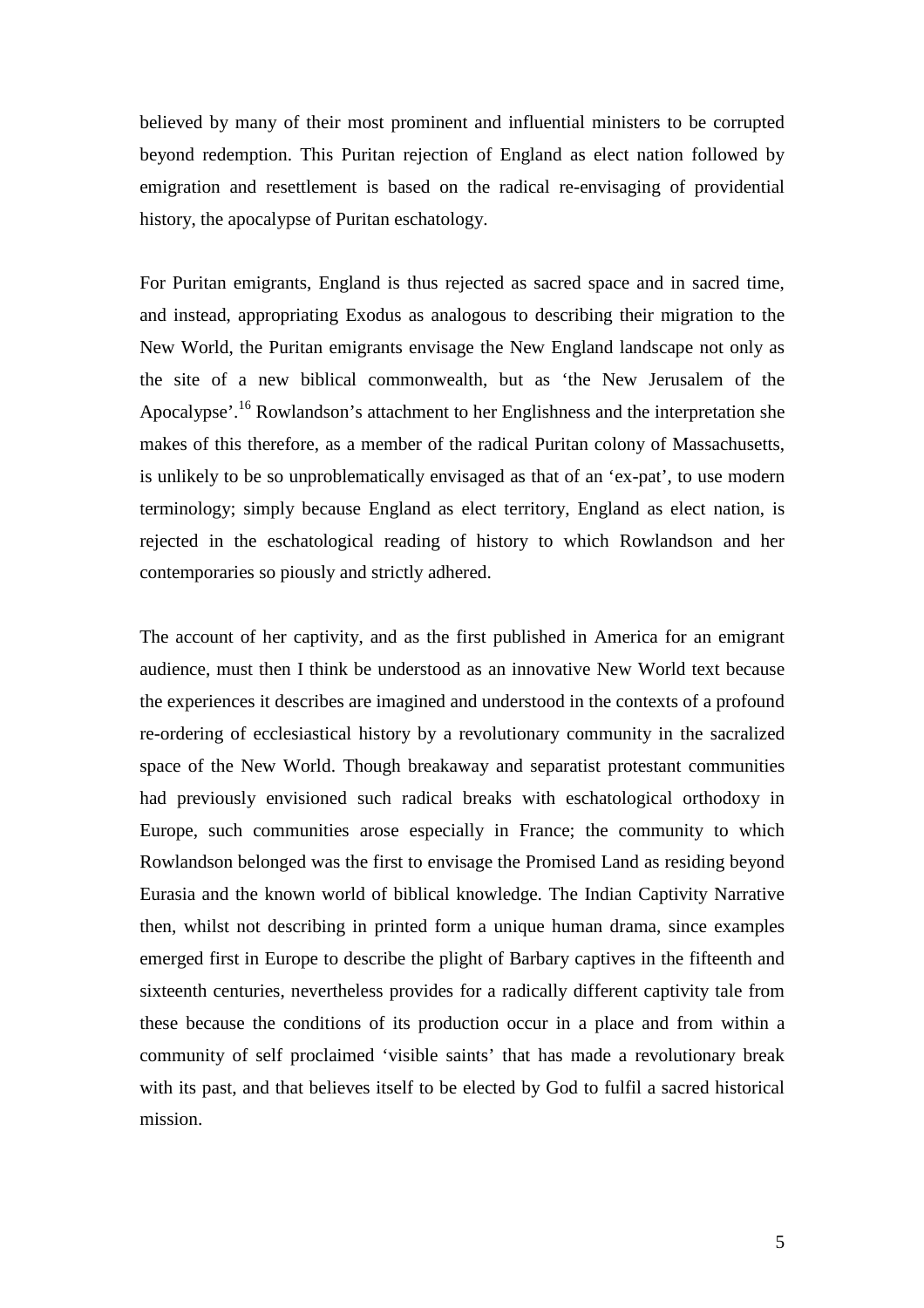Travel Literature, Captivity Tales and the Veracity of Authorship in an Emerging World Market

Joe Snader's examination of the European origins of the American captivity narrative makes a number of important contributions to understanding the development of the genre as a literary tradition, as well as highlighting distinctions between the captivity genre as it develops in an Old World context and a New World variant.<sup>17</sup> What becomes apparent in Snader's approach is that the American captivity tradition is not structurally unified but rather develops unevenly and draws from many sources, narrative tropes and traditions. The captivity tradition, as understood by Snader is an 'adaptable, expansive genre.' <sup>18</sup>

Snader begins by making Colley's point, noted earlier, that the claims to a uniquely American captivity tradition fail to recognise or properly include the already long history of such narratives prior to the emergence of captivity tales written by New World immigrants. Snader emphasises instead the impossibility of ascribing a single nation of origin for the captivity text, more usefully suggesting that the captivity narrative, coming as it did out of Europe, 'grew out of the tensions surrounding several early modern historical developments of global significance: not only the expansion of European colonialism and trade, but also the rise of liberal individualism and the elaboration of the self-consciously modern intellectual systems of enlightenment'.<sup>19</sup> Snader also makes the point that the captivity narrative in its sixteenth and seventeenth century written forms is as yet not generically defined or internally structured as such, but is rather included in the broader narrative circumstances of emerging travel literature, the *travail* narrative. The travail narrative, Snader argues, carries a duel interpretive meaning, 'suggesting both the painful labours and curious adventure of journeys far from home'. <sup>20</sup>

Captivity in such narratives is an episodic occurrence within a much broader textual framework that encompasses the experience of travel in new and exotic lands and is consistent with the expansion of colonisation and trade by early modern European states. Snader makes the significant point that the travail narrative introduces a number of distinctly modern literary concerns and observations, 'including... the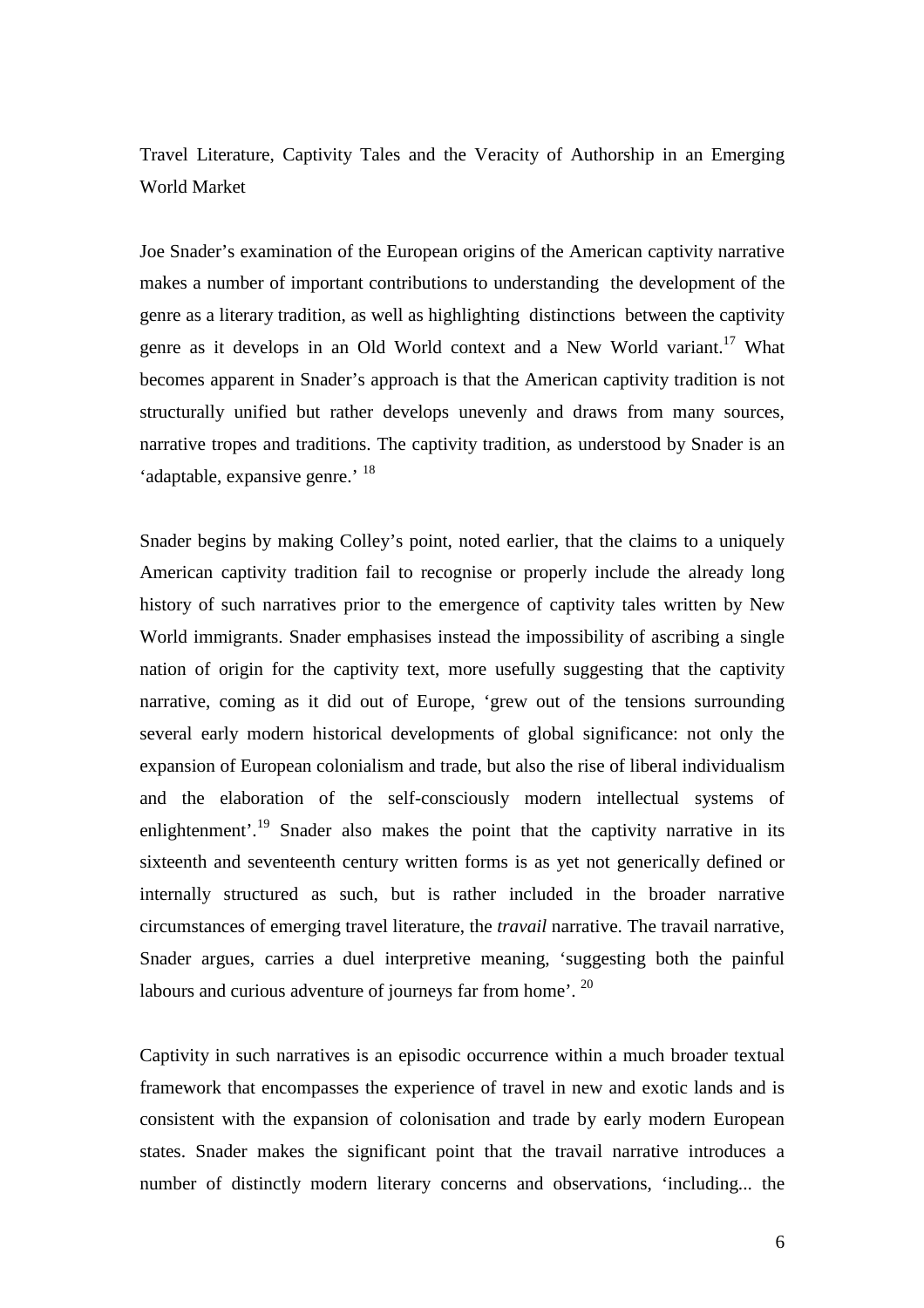creation of scientific ethnography, and western Europe's increased intervention in the affairs of foreign peoples'.<sup>21</sup> Emerging from these, the captivity narrative as it gradually develops generic distinctiveness is also concerned with empirical inclusiveness. The captive, he points out, is often at pains to record in their account everything that is remembered, everything that is witnessed or heard from other captives especially regarding their captors, including their behaviour, their rites and their perceived depredations. In the seventh remove of her captivity Rowlandson at length describes the distribution of a meagre meal amongst both captors and captives in which, in her hunger, she tries a piece of raw horse liver and finds, somewhat to her shame that she enjoys it.<sup>22</sup> Such concerns according to Snader reflect authorial considerations with the saleability of their product in an emerging literary marketplace developing scientific consciousness demanding evidential based truths.<sup>23</sup> Snader points out that increasingly published captivity narratives were accompanied by 'complex mechanisms of extra-textual authority, such as certifications of the captive's truthfulness, carefully documented editorial frameworks, and citations of parallel reports from competing ethnographic accounts<sup>'.24</sup> The emergence of literary blurb!

Publication conventions such as these were adopted for captivity accounts printed in New England. In the case of Rowlandson's narrative this results in a significant alternative titling of her account between that considered suitable for a New England audience by her Boston publisher, and that of her London publisher for an English audience.<sup>25</sup> In Boston her account was titled *The Sovereignty and Goodness of God*, and in London; *A* True *History of the Captivity and Restoration.* A couple of important points may be made here. Firstly, in what today would be credited as a canny marketing decision the two titles would seem to reflect the anticipation of two distinct audiences for the same work. The New England title is not only designed to appeal to an expectant religious audience in the Puritan colonies of Massachusetts, but is also the title that most accurately reflects Rowlandson's own understanding of her experience. The London title reflects perhaps the broader tastes and sensibilities of a more cosmopolitan and proto-urban audience, and according to Snader was chosen to place it more obviously within a tradition of captivity accounts widely recognised by a European audience at that time.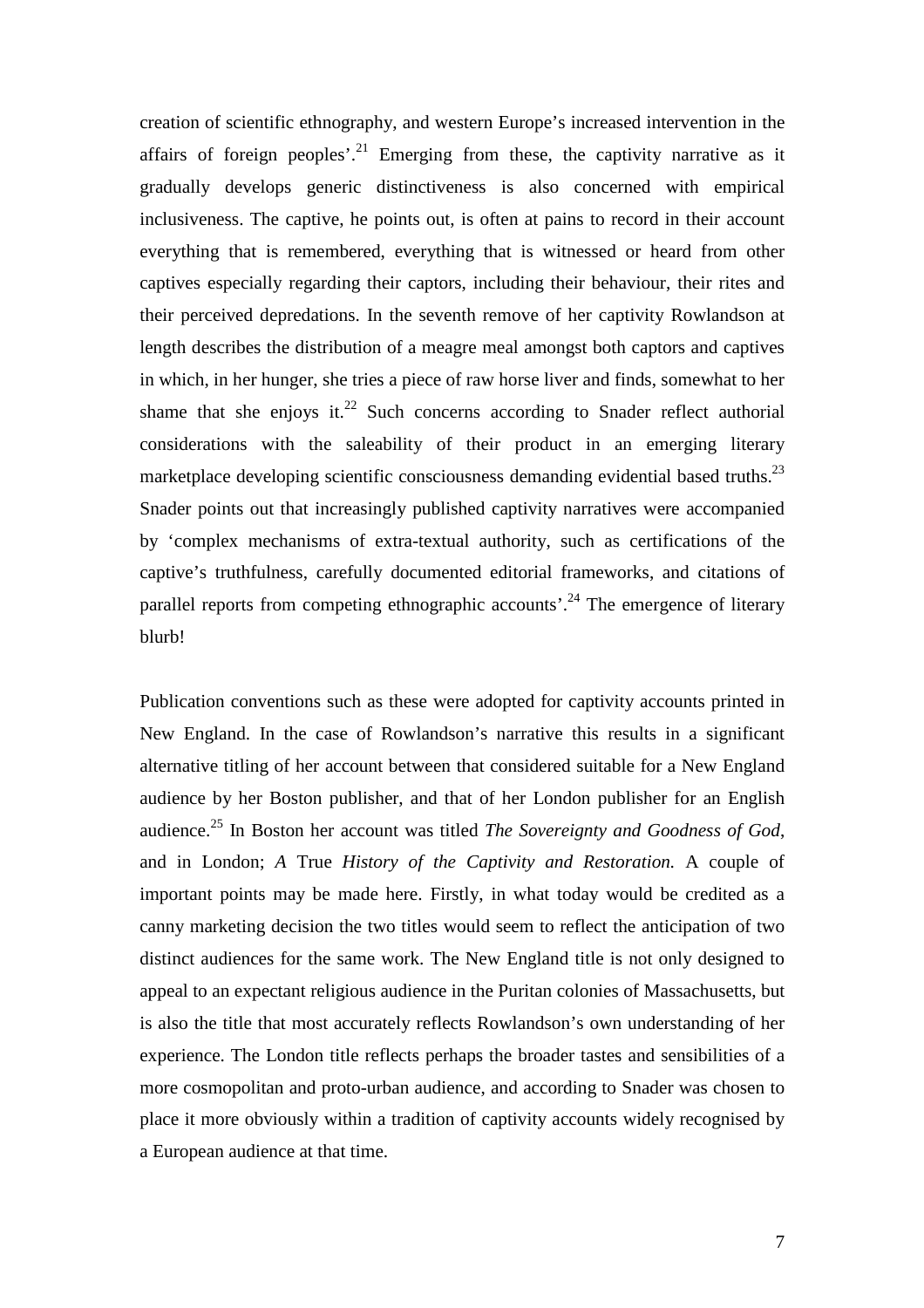Thus New England readers approach Rowlandson's account of her captivity experience not in prior expectation or knowledge of a captivity tale or more broadly an adventure tale as it is presented in London, but as an allegorical tale, or providence tale. This distinction is important. Published in Boston in 1682, some fifty years after the founding of the New England colonies, it reveals a growing distance of the colonist's experience between that of the new country to which they now emphatically belong, and the old one that is increasingly consigned to memory. This, coupled with the particular separation made between the New World and the Old in the historical worldview of the New England Puritans, further indicates that Rowlandson's narrative of captivity experience is an extraordinary one for her and her audience.

As a Puritan settler of a radical frontier community in North America Rowlandson is not concerned that her experience be understood within a wider context of emergent English national expansion, nor that it is presented as a tribulation affecting a traveller 'far from home', as is the case with captivity narratives originating in England. Instead Rowlandson's narrative documents her capture, captivity and eventual return to the colonies, mimicking biblical type mythic structures and providence tales of redemption through suffering. Such is its enduring importance for American literature and American colonial history more generally, Rowlandson's account is said to provide an original template for a distinct American genre, though Snader disagrees by arguing instead that her narrative of capture in a secure domestic environment, trial amongst the Indians and eventual return, or more appropriately within its ecclesiastical context, deliverance from them; does not become the sole or dominant structure of succeeding American captivity narratives. Rather it is one among a number of succeeding variants, until the present day. These he argues, especially after Independence, are concerned with 'expansionist ideology' and further emphasises the 'adaptable, expansive genre.'<sup>26</sup>

Divine Providence or Supernatural Drama?

James Hartman connects the American captivity narrative to the providence tale which he defines as 'stories that relate the activities of God on earth' (introduction,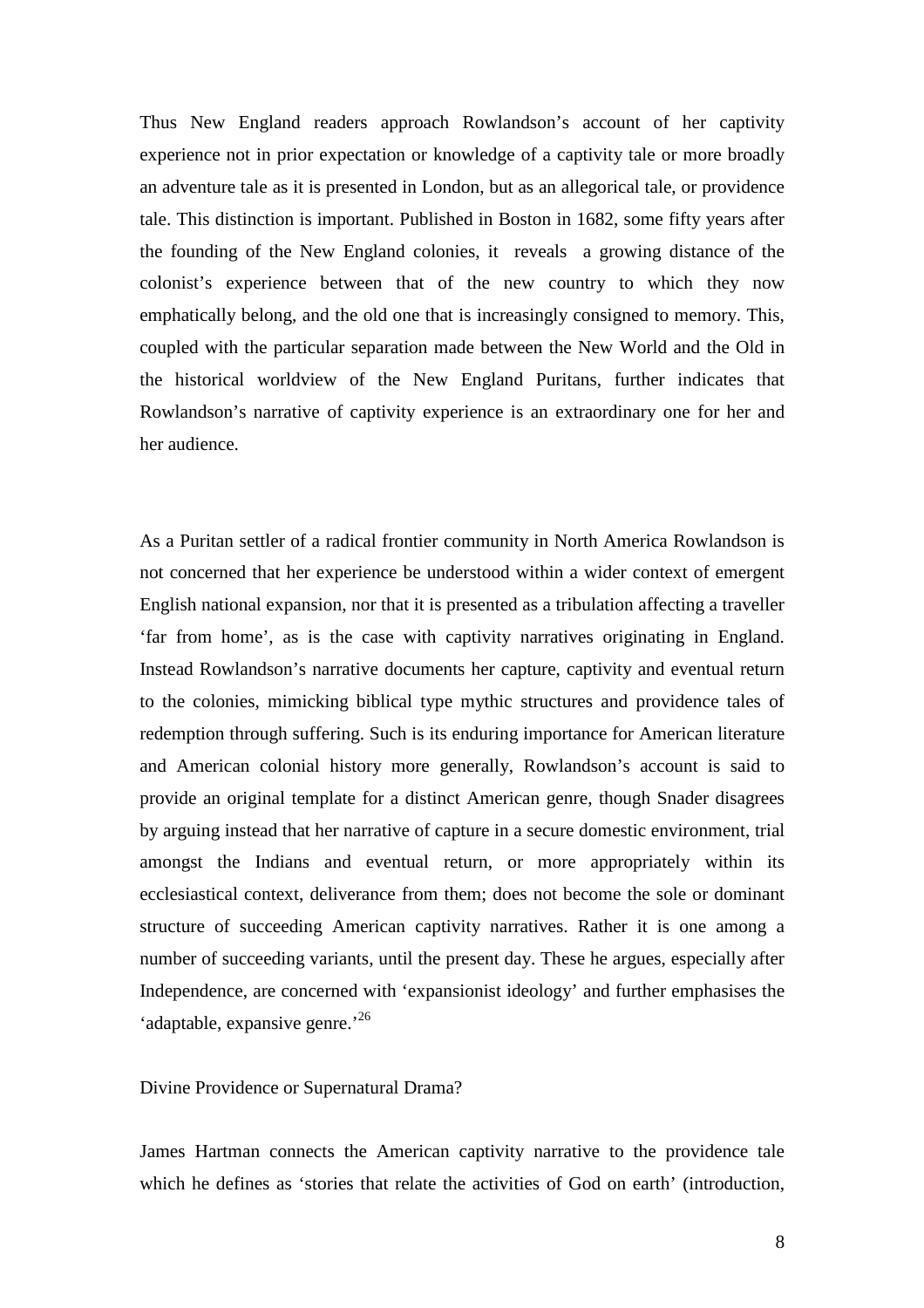$p1$ ).<sup>27</sup> Providence tales traditionally include accounts of miracles, of prayers answered, and of natural disasters brought forth as divine judgements. Widening his scope, Hartman includes within this framework 'stories of any remarkable, 'unnatural' events,' such as apparition tales and possession, 'not explainable by natural law'.<sup>28</sup> Hartman argues that the English providence narrative is transferred to a New England setting in the mid seventeenth century and is significant to the development not only of the later gothic strains in American literature, but also and more immediately for the precursors of this popular style, the New England witchcraft narrative and the Indian captivity narrative. The testimony of Mercy Short, whose accusations of witchcraft led to the Salem Witch Trials, is the most notorious example of Hartman's 'hybridised' providence tale. This example is interesting also because Short, before her famous intervention in the history of New England witchcraft, was herself a victim and survivor of Indian captivity.<sup>29</sup>

Like the travel narratives described by Snader above, the English providence tale is profoundly affected during this period by the influences of the Enlightenment in the increasing use of empiricism, scepticism and, Hartman argues, atheism. For Hartman, this appropriation of the discursive strategies of science is a tactic aimed at defending biblical allusion in an age of gradual religious decline and the slow advance of secular culture. The providence tale, its stories of divine and other supernatural phenomena, thus deploys the language of scientific rationalism to construct the basis of an empirical system of evidence for the veracity of the events depicted. In addition to this, Hartman observes, 'they infused their tales with violence, sentimentality, and melodrama', all marketable qualities in an age of developing mass communications through new printing technologies.  $30$  Taken together, the discourses of science and melodrama constitute a hybridised providence tale that is not, 'strictly religious, solely scientific or merely entertaining'.<sup>31</sup> The New England providence tale sets out, according to Hartman, to counter scepticism and materialism and to reassert the primacy of God's intervention and influence on the activities of everyday life, 'and in so doing, combined in one story the reading public's interest in sensationalism, violence, strangeness, truth, and God's power and providence on earth'. <sup>32</sup>

The literary source immediately responsible for the changes Hartman detects in providence tales of this time, and which become important to understanding the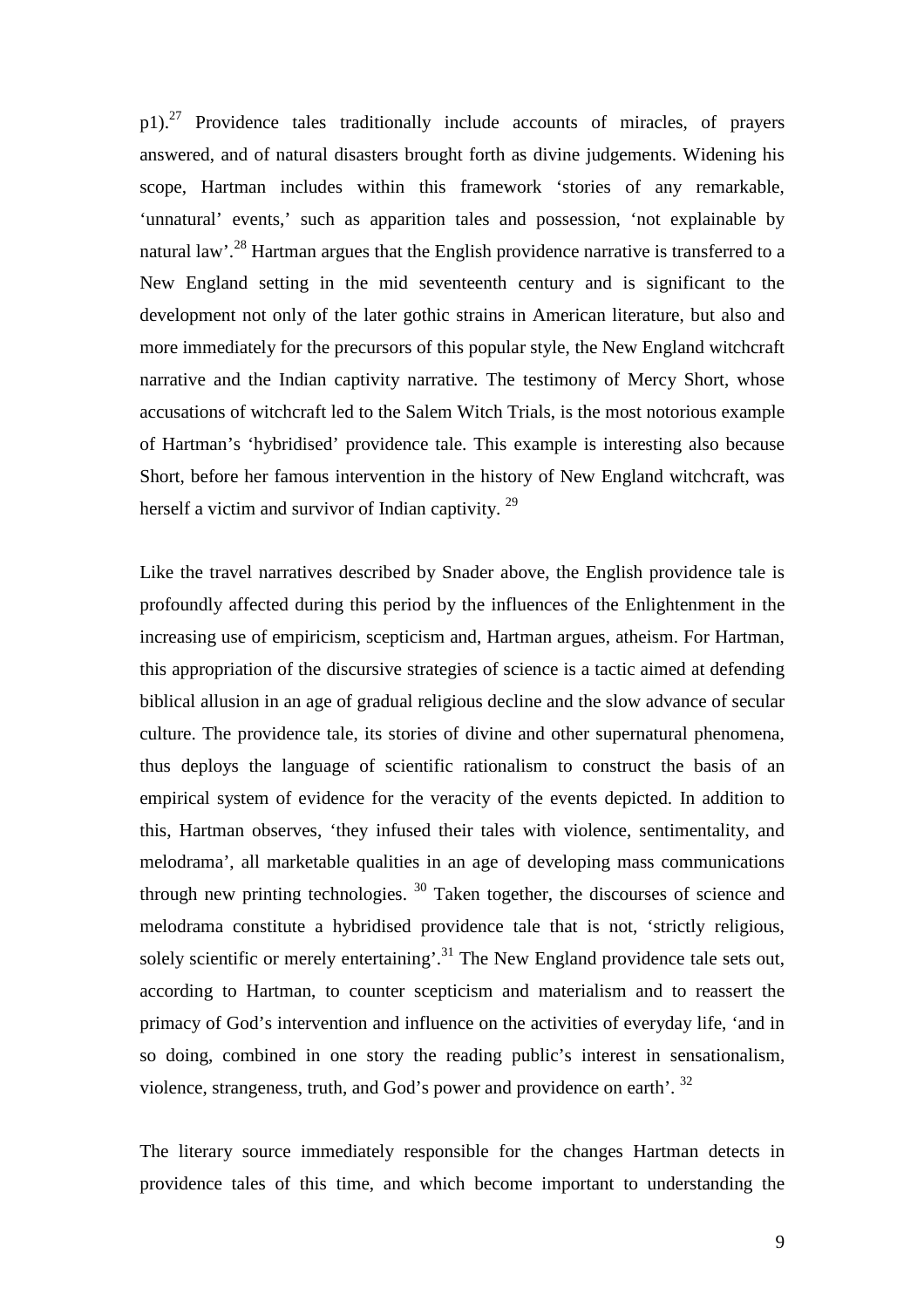development of the Indian captivity narrative in New England, is interestingly the travel narrative. The travel narrative as previously discussed often contained episodic experiences of captivity as a part of an extended picaresque narrative. Like Hartman's hybridised providence tale of the seventeenth century, Snader's travail narratives also combined the language of scientific evidence with accounts of the exotic and strange in far flung lands. For Hartman, the travail narrative is important to his understanding of the providence tale in that it provides for an unstable account in which boundaries of truth and sensationalism are blurred. He argues that in the travel tale's association with 'tall tales' and the new discursive strategies of scientific evidence, the travail narrative becomes, 'pre-occupied with the question of its own historicity and how it might be authenticated.' 33

This, as we have seen, is a concern also of Mary Rowlandson, though Hartman fails to link the travail narrative with the captivity narrative as Snader does, perhaps because of his assertion that the travail narrative whilst containing significant elements found in the providence tale does not have as its overarching concern God's intervention in human affairs. Turning specifically to them, Hartman emphasises those aspects that most closely connect with his understanding of the providence tale narrative, specifically, the overarching theme of God's intervention in the activities of both captives and their captors leading ultimately to the captive's rescue, and the use of a carefully documented authorial style providing rational and observable evidence to attest to this.

In arguing that the New England captivity narrative is a variation of the providence tale, a form influenced by a traditional narrative structure that seeks to provide evidence of God's divine intervention in the affairs of the material world, Hartman's argument is certainly persuasive up to a point. Clearly, Rowlandson's *Sovereignty and Goodness of God* in its assertion of God's intervention in her ordeal certainly qualifies as a providence tale, though this is problematic since as Hartman himself acknowledges the Bible by definition is itself a providence tale, and any narrative concerned directly with God's influence on earthly matters qualifies as such to this extent. Hartman, like Colley and Snader, misses a number of historically salient features of the New England experience of its Puritan colonisers that makes any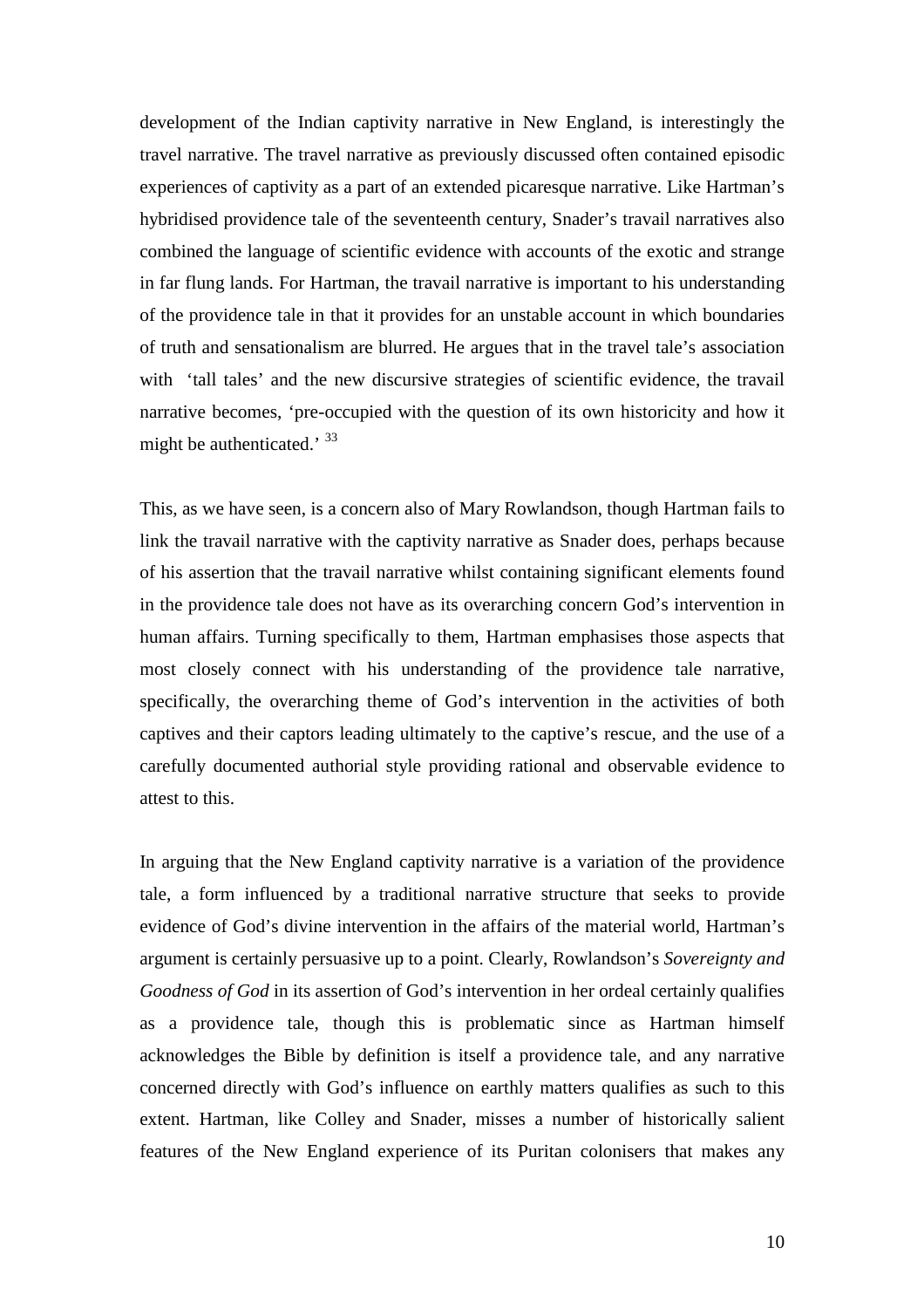attempt to understand Rowlandson's narrative as an exemplar of the kind of hybridised providence tale described by Snader less persuasive.

I have already suggested that Rowlandson does not consciously produce a captivity narrative in the European tradition and is not working within that authorial framework. Neither I think does she produce self-consciously and cynically a providence tale, one that seeks to defend the ecclesiastical from advancing secularism as Hartman suggests it does. The radical Puritan community to which Rowlandson belonged (her husband was also a minister) would have readily understood the whole of human history and experience as a providence tale, as God's intervention in mortal earthly affairs. Her ordeal amongst the Indians and God's intervention that leads to her salvation and deliverance is a providence tale by virtue of this, but is not it seems an attempt to defend the religious from the secular. According to the ideology of radical Puritanism so powerfully and eloquently extolled in Rowlandson's account, the entire unfolding of history is a struggle between the 'true church' and Satan for mastery on earth; and history and the whole of human life are thus enacted through divine providence.

Further, Hartman makes the claim that in the portrayal of Indians as 'flesh and blood demons' the hybridised providence tale of the Indian captivity narrative merely substitutes the native inhabitants for the apparitions or spectres of traditional providence tales. These physical devils, standing in for supernatural ghouls inhabit a frightening physical environment analogous to the biblical hell, the dark forested wilderness of New England.<sup>34</sup> However, the New England Puritans had a far more complex and nuanced understanding both of the Indians and of their wilderness environment, formed by their unique understanding of the unfolding of history and their elevated role within it. Whilst these were inextricably and hopelessly bound up with biblical allusion and mythic allegory, the Indians were neither always only 'flesh and blood demons', nor the wilderness an earthly hell. Rather, these constituted the observable earthly terrain in a historic struggle with Satan in which they were unstable elements potentially saved by the grace of God in His wisdom, or appropriated ultimately as instruments of the antichrist; as indeed, and as they were so fearfully and increasingly aware, were potentially the colonists of New England themselves.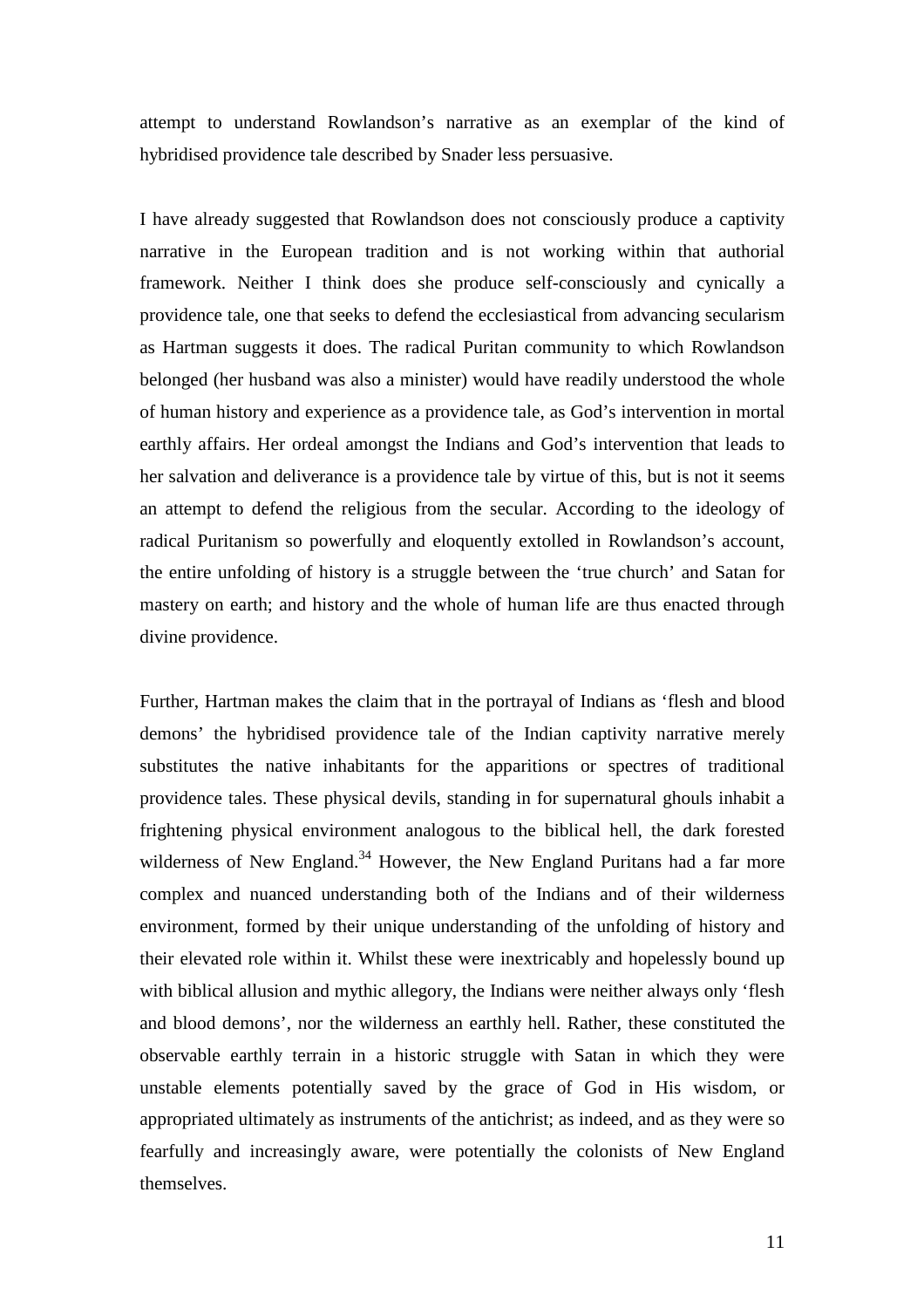## The Captivity Story and the American Jeremiad

The New England captivity narrative, then, whilst containing some elements of both the European captivity narrative and tradition, and some of those of the travail and providence tales suggested by Snader and Hartman, is unable to be entirely and adequately accounted for by any of the genres. Gary Ebersole argues alternatively that the Rowlandson narrative provides an 'interpretive frame' for the earliest captivity narratives by 'imposing the then Calvinist covenantal theology on the historical reality of captivity.<sup>35</sup> He goes on to suggest that influences such as the sermon and spiritual autobiography are informative of its rhetorical style and narrative organisation, and that in particular the early New England captivity narrative is influenced most profoundly by the protestant jeremiad. The traditional jeremiad of the Old World pulpit 'decried the sins of the people – a community, a nation, a civilisation, mankind in general – and warned of God's wrath to follow'.<sup>36</sup> It was an attempt by rhetorical bludgeon to demonstrate the vengeful destructiveness of God's displeasure, [who] 'writes his *severe* truths with the *blood* of his disobedient subjects'.<sup>37</sup> Mary Rowlandson's account of her captivity by Indians is described by Ebersole as inspired in large part by the jeremiad, arguing along conventional lines that the narrative functions in New England in a traditional sense to warn against 'backsliding' in the colonies and the terrible consequences that follow.

This interpretation is countered to some extent, though significantly by Sacvan Bercovitch, who argues that the traditional protestant jeremiad described by Ebersole actually undergoes significant modification by English Puritan radicals prior to their emigration to the New World. The jeremiad which they take to New England, and which subsequently inspires Rowlandson, is designed primarily 'to direct an imperilled people of God toward the fulfilment of their destiny, to guide them individually toward salvation, and collectively toward the American city of God'. <sup>38</sup> The American jeremiad functions not only as a corrective for individual and community sin or disobedience as is the tradition in Europe, but is at the same time a reminder to the New England congregation that they remain chosen by God. The American jeremiad insists that the fulfilment of sacred history, the creation of the 'City on the Hill', is God's divine plan for them. Thus the American jeremiad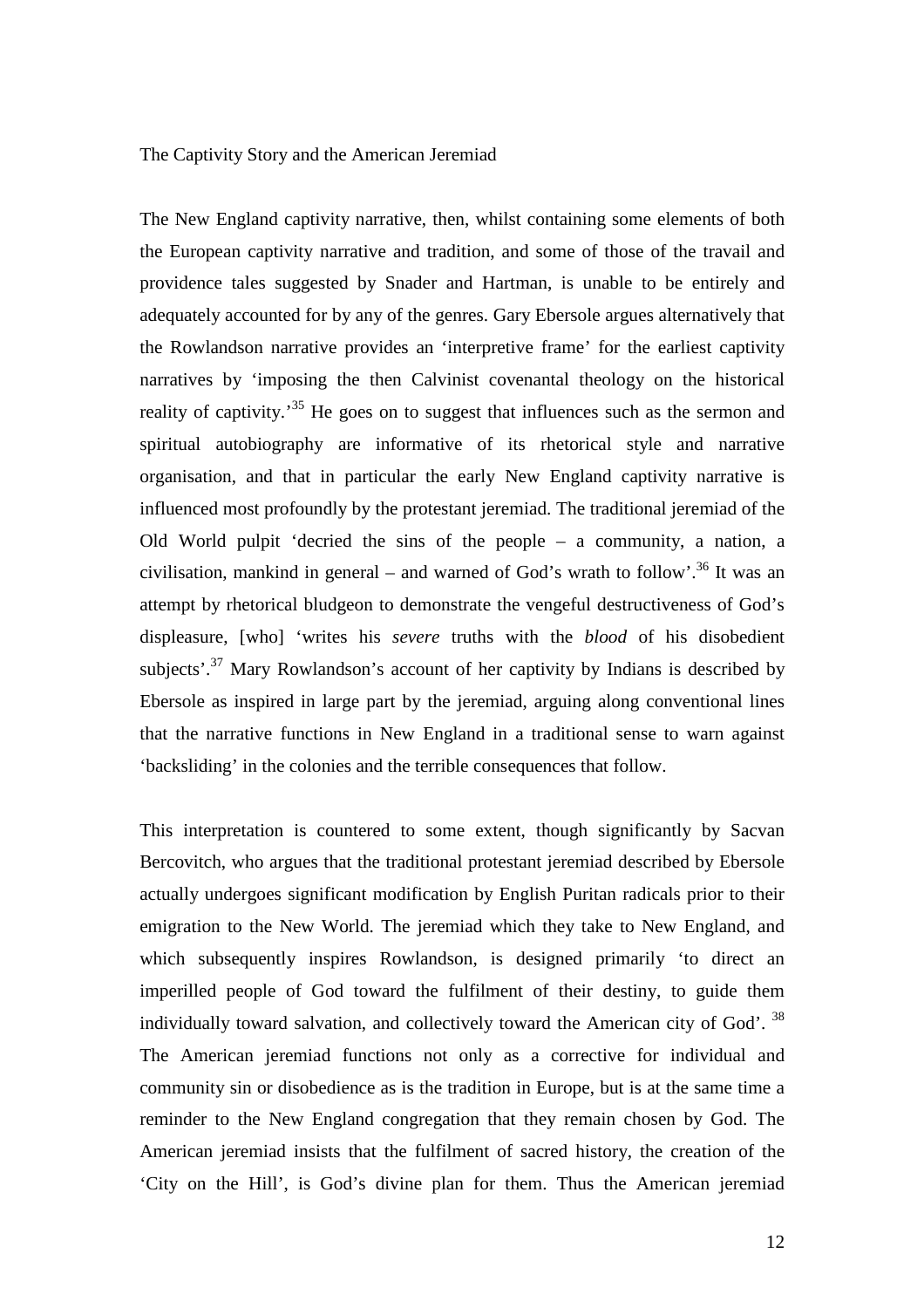'inverts the doctrine of vengeance into a promise of ultimate success, affirming to the world, and despite the world, the inviolability of the colonial cause'.<sup>39</sup> This important modification of the traditional form can be accounted for, Bercovitch argues, by the particular interpretation made by the New England Colonists of their role in the unfolding of sacred history. The Puritan radicals understood this role and their part in it as instruments specifically *chosen* for a sacred historical design.

Avihu Zakai similarly emphasises the exceptional project of the New England colony. He begins by arguing that New England was envisioned by the earliest proponents of the migration as sacred space within sacred history, whilst England and the Old World was, concurrently, desacralized. The migration itself was justified with reference to two biblical accounts concerning what Zakai calls the 'human drama of salvation and redemption'.<sup>40</sup> Drawing from the account of the Jewish' flight from Egypt contained in the Book of Exodus, and from the flight of the woman, who is analogous with the true church of God, from the 'dragon's rage' in the Book of Revelations, leading Puritan separatist John Winthrop sets out the proposed migration in a correspondence with his wife as an unfolding cosmic drama in three acts: deliverance, pilgrimage and glorification.<sup>41</sup> In act one the separatists, whom he likens to Lot in his miraculous escape from Sodom, were chosen to be delivered from the corruption of the world; whilst in act two he uses the story of Elijah and the care shown him by God on his journey to describe the colonists' physical pilgrimage towards refuge and ultimately salvation in the New World. Finally, Winthrop uses an example of Jesus miraculously curing a paralysed man and the subsequent glorification of him to describe the ultimate meaning of 'the Great Migration' itself, the glorification of  $God.<sup>42</sup>$ 

Zakai's identification of the narrative structure of deliverance, pilgrimage and glorification to describe the processes of the New England journey towards the 'American city of God', has similarities with the structure of Rowlandson's narrative as well, and subsequently to the structure of succeeding captivity tales even when these are no longer religious in tone or content . Richard Slotkin describes the typical structure of the captivity narrative following its religious phase as 'capture, trial and return', and argues that this dominates in the era of mass communications and the emergence of a full blown American popular culture.<sup>43</sup> This then further cements the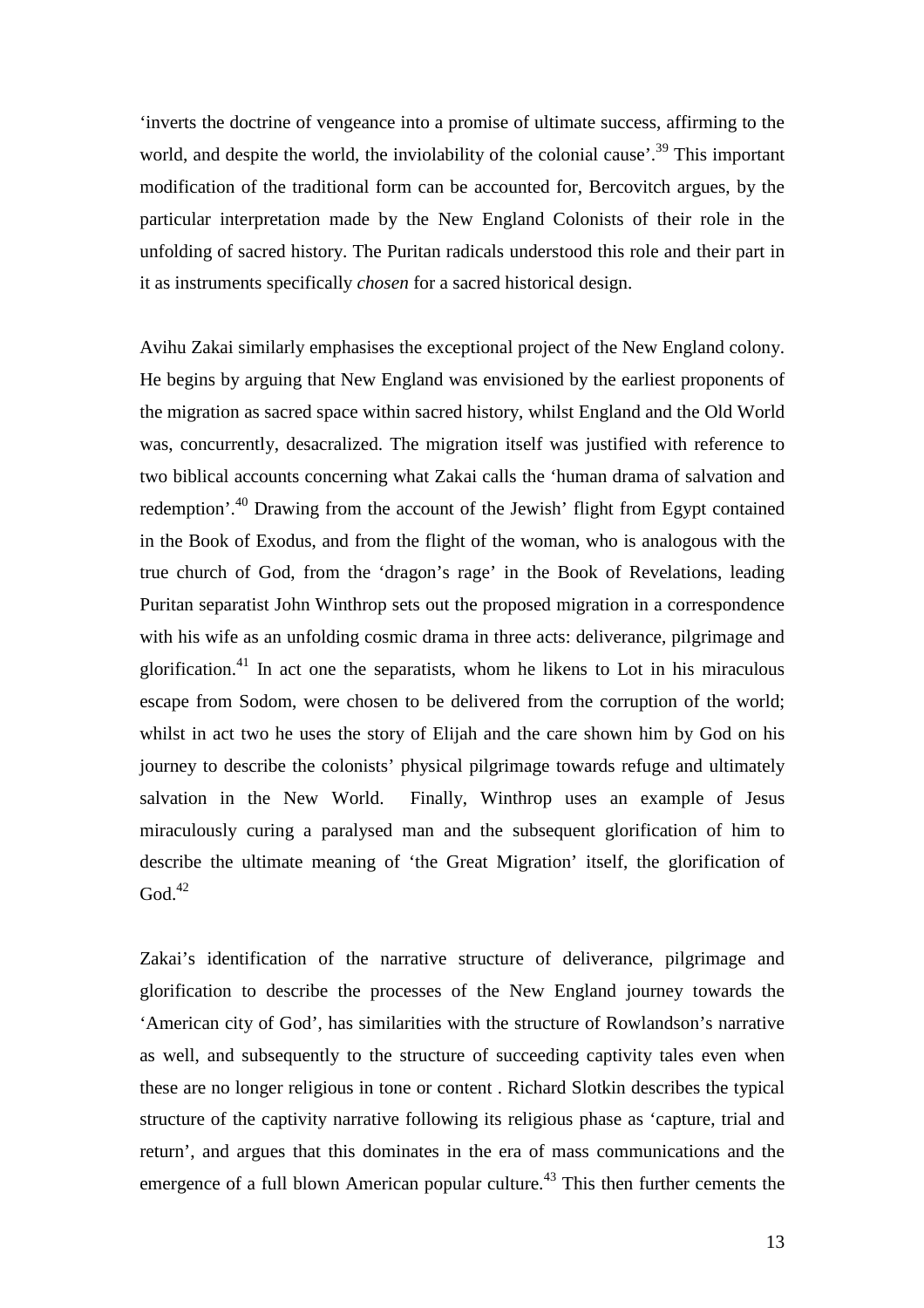Rowlandson narrative as descending not from the European tradition of Barbary captivities, or the newly hybridised providence tales of the sixteenth century as Hartman suggests, but rather as emerging through a distinctive American jeremiad, itself a modification of the traditional form found in European contexts.

War, Text and Conquest on the New England Frontier

The form in which the American jeremiad emerged in seventeenth century New England 'was not a matter of crime and punishment, but of regeneration through suffering'.<sup>44</sup> This subtle if significant modification of the jeremiad as traditionally delivered is further reconstituted according to Madsen 'since popular forms such as the captivity narrative' were also made to function as jeremiads.<sup>45</sup> Understood in this way, Rowlandson's account may be read, as Bercovitch puts it, for its intention 'to create a climate of anxiety that helped release the 'progressivist' energies required for success of the venture<sup>'.46</sup> For the colonists this *venture* was an 'errand into the wilderness' as a chosen people of God.

Rowlandson's captivity account should thus be understood as entirely subordinate to the main covenantal exercise which was to 'portray the settlers as a people of God in terms of election, the body politic, and the advancing army of Christ<sup>47</sup>. Rowlandson's narrative, sponsored and circulated by Puritan authority Increase Mather is designed to achieve and promote just such an ideological effect. The published account, after a relatively long history of transfer from Puritan pulpit to written auto-biography, takes place at a pivotal moment of the Colony's history. Published in 1682 but having undergone her captivity during Metacom's War (1675-76), *The Sovereignty and Goodness of God* advances the Puritan project of progressive colonisation through sacred errand by advocating 'regeneration through suffering' of its frontier inhabitants in a period of the rapid escalation of land seizure for domestic settlement and the brutal expansion of farming.

The causes of Metacom's War are instructive of the future progress of the colonies and the consequent demise of Native American tribes and were twofold. Firstly local tribes became increasingly angry at the colonist's insistence on fencing land which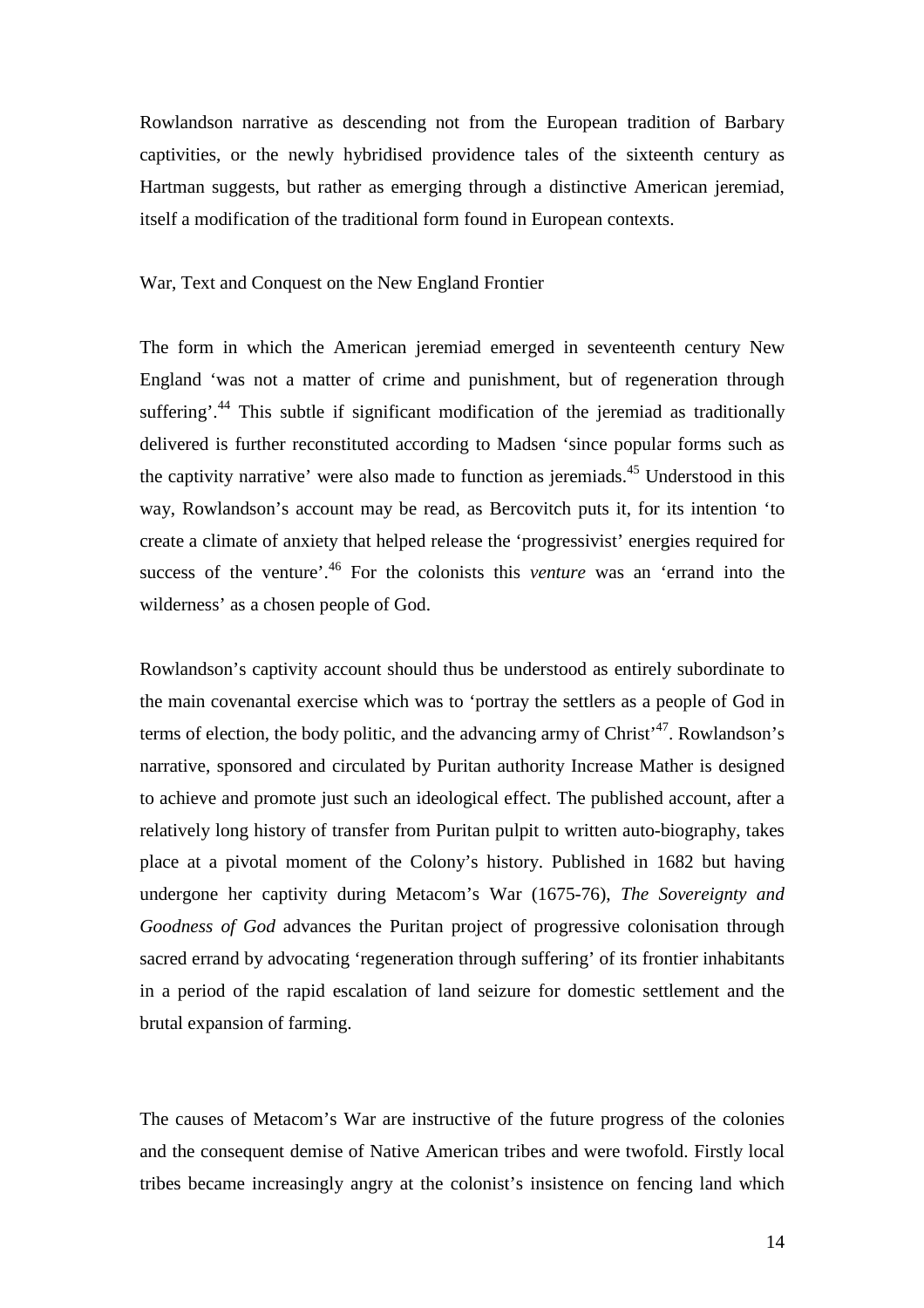had the effect of disrupting the settled migrations of deer upon which local tribes depended. Secondly, anger mounted also at the practice of allowing the periodic free foraging of domestic cattle which destroyed vital Indian crops. On the colonist's side, their resentment was sharpened by a growing refusal of Indians to accommodate frontier expansion by selling their lands. The relationship of colonists to the land they believed was decreed them by divine providence was fraught with complex considerations and accommodations, between pious adherence to radical scriptural interpretation and the emergence of acquisitive entrepreneurial capitalism. The resolution of this conundrum was settled finally by an ingenious reconciling of both sacred and secular elements of the puzzle, the accommodation of land speculation and profit-based ownership with the divine mission of settling the wilderness for the Glory of God. Ultimately, in New England, the religious and the economic as Taylor acknowledges, 'were interdependent in the lives of people who saw piety and property as mutually reinforcing<sup>, 48</sup>.

In the first few months of Metacom's War, initial Indian military successes threatened to forestall if not entirely disrupt the relentless westward spread of the colony. This proved to be short lived though, and by conflict's end in 1676 it is estimated that some 40% of the local native inhabitants had either been killed, or else sold into slavery.<sup>49</sup> Entire tribes were eliminated or else quickly disintegrated. Furthermore, the wilderness country under Indian control now indisputably belonged to the colonists. Rowlandson's account, whilst often demonstrating her fear of her Indian captors and sometimes using barbarous rhetoric to describe them, is not entirely unsympathetic towards them, though there is no sense of understanding of the causes of conflict other than those she attributes to God. In ultimately attributing the motives of her captors to the machinations of ecclesiastical providence, Rowlandson's narrative 'assumes a communal significance as a typological repetition of the biblical story of Babylonian captivity. In the same way that her suffering repeats that of the captive Israelites, so her eventual release signifies the glorious future destiny of God's newly chosen people in the New World'.<sup>50</sup>

Sacred Errand as construed in the Puritan's reading of sacred history involves flight from the corrupted Old World Egypt (England) to the New Israel (New England) through the design of, and by the grace and guidance of God. Justifying the separation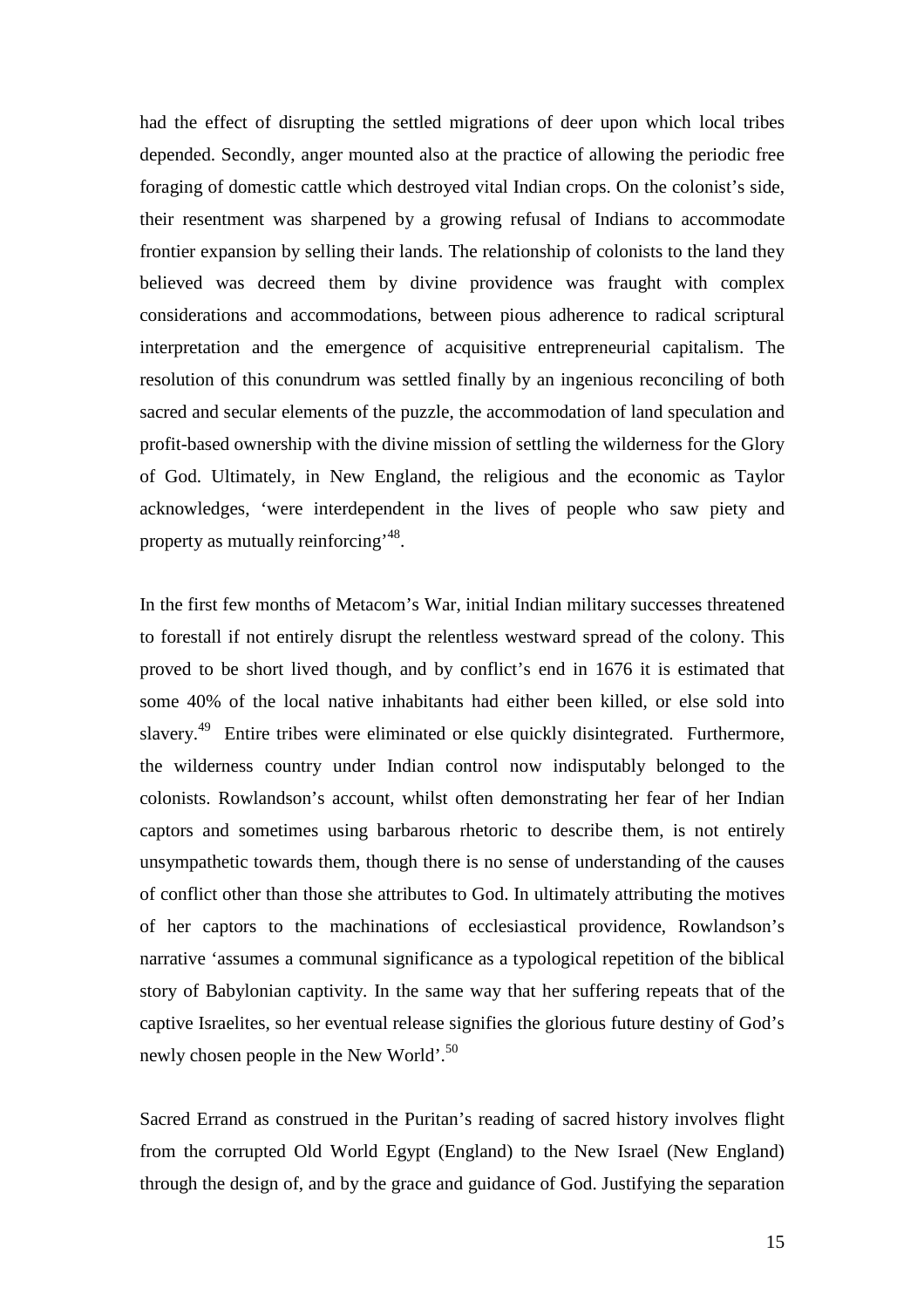Thomas Brightman uses the story of the Woman's flight into the wilderness from the 'dragon's rage' contained in Revelations. Brightman declares the Woman analogous to the 'the image of the Church', and thus the Woman's flight into the wilderness is transformed by him into the Church's flight into the wilderness 'signifying the migration of saints from a corrupted nation'.<sup>51</sup> If the vision of Puritan errand is looked at in this way as Zakai suggests it should be, then Mary Rowlandson's account of her journey into the wilderness of the New England landscape written under close tutelage by Increase Mather, begins to seem intentionally symbolic of the entire enterprise which constitutes the Puritan migration to the New World, since in the Puritan imaginary the colony is enacting the unfolding of providential history contained in scriptural allusion. Thus, through the experience of Indian Captivity and using the rhetorical form established through the familiar Protestant jeremiad, but with the significant modifications Bercovich argues are apparent in the American variant, Mary Rowlandson's narrative becomes one in which 'her rhetoric renders her at once a microcosm of colonial history, and a guide to the American future'.<sup>52</sup>

 $\overline{a}$ 

<sup>&</sup>lt;sup>1</sup> Sacvan Bercovich, *The American Jeremiad* (Madison: University of Wisconsin Press, 1978) 117.

<sup>2</sup> Richard Slotkin, *Regeneration Through Violence* (Oklahoma: The University of Oklahoma Press, 1973), 38.

<sup>3</sup> Kathryn Derounian-Stodola, *Woman's Indian Captivity Narratives* (Penguin Books, 1998), 14.

 $<sup>4</sup>$  Ibid, 12.</sup>

<sup>5</sup> Ibid.

<sup>6</sup> Ibid, 49.

 $<sup>7</sup>$  Ibid, 14.</sup>

<sup>8</sup> Slotkin, 109.

 $<sup>9</sup>$  Colley, 141-152.</sup>

<sup>10</sup> Ibid, 178.

 $11$  Slotkin, 117.

<sup>&</sup>lt;sup>12</sup> Sarah M Pike, *Dark Teens and Born Again Martyrs: Captivity Narratives after Columbine* (Journal of the American Academy of Religion. 2009, vol 77, p3) 647-679.

 $13$  Slotkin, 94.

<sup>&</sup>lt;sup>14</sup> Perry Miller, *Errand into the Wilderness* (Harvard University Press, 1975).

<sup>&</sup>lt;sup>15</sup> Stephen Mennell, *An Exceptional Civilising Process?* (Journal of Classical Sociology, 2009, vol 9, p1) 97-115.

<sup>16</sup> Avihu Zakai, *Exile and Kingdom: History and Apocalypse in the Puritan Migration to America* (Cambridge: Cambridge University Press, 1992). 64.

<sup>17</sup> Joe Snader, *Caught Between Worlds:British Captivity Narratives in Fact and Fiction* (Lexington: The University Press of Kentucky, 2000) 14-20.

<sup>18</sup> Ibid, 3.

 $19$  Ibid, 2.

 $^{20}$  Ibid, 15.

 $^{21}$  Ibid, 16.

 $22$  Derounian-Stodola, 23.

 $23$  Snader, 17.